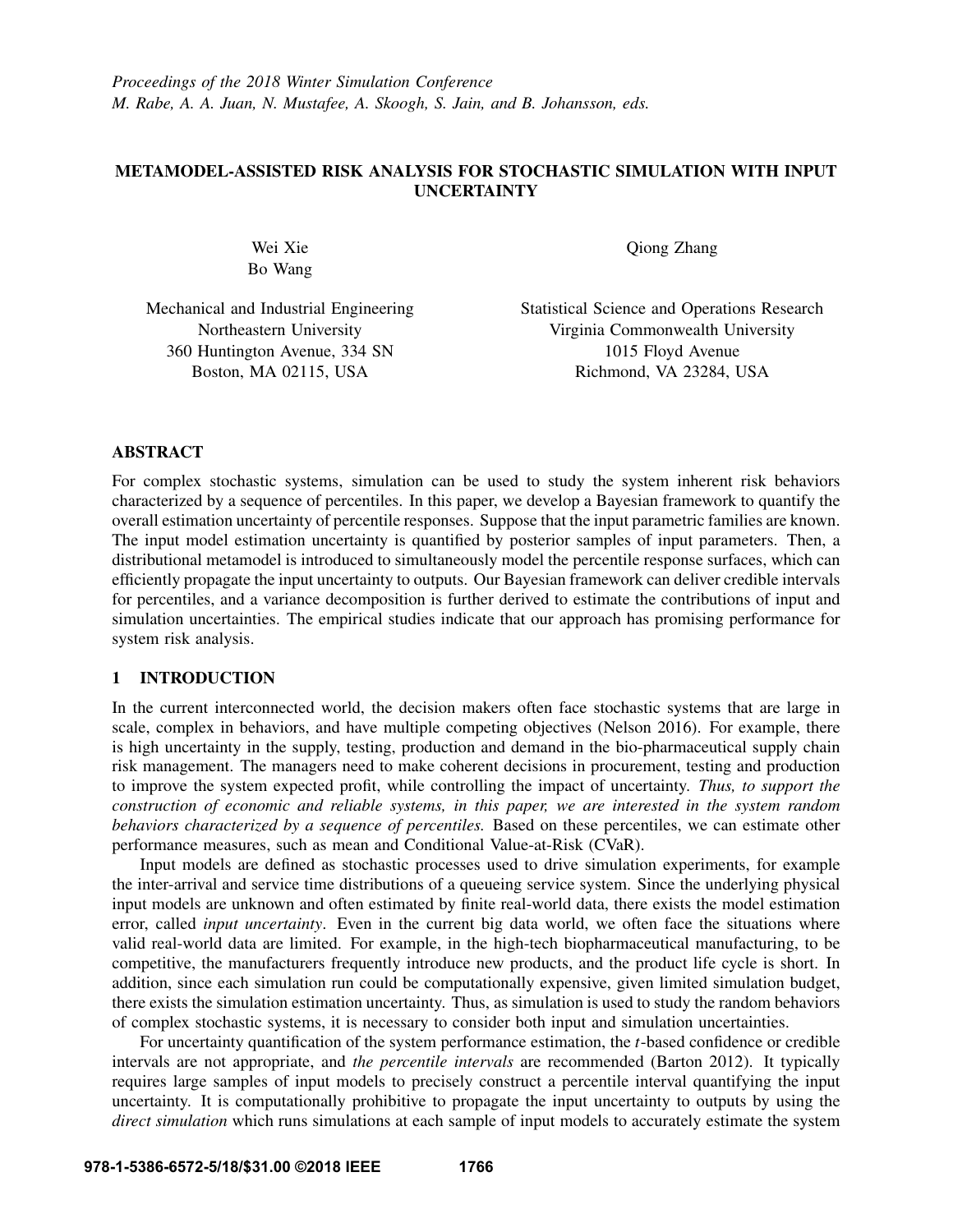risk behaviors, especially for complex real systems. Compared to the direct simulation, the metamodel constructed based on outputs at a few well-selected design points can efficiently employ the simulation resource and reduce the simulation estimation uncertainty. However, as far as we know, existing metamodelassisted input uncertainty approaches tend to focus on the system mean response; see for example Cheng and Holland (2004), Xie et al. (2014), Xie et al. (2016).

In order to efficiently quantify the impact of input uncertainty on the system random behaviors, we introduce a flexible distributional metamodel that can simultaneously model a sequence of percentiles. There are some recent studies developing metamodel for quantile; see for example Chen and Kim (2014), Wang and Ng (2017), and Batur et al. (2018). Different from those studies which focus on single percentile, we aim at simultaneously developing metamodels for a sequence of percentiles that could be densely selected. It is motivated by the *quantile kriging* in Plumlee and Tuo (2014). However, our methodology is fundamentally different with theirs. First, differing with their work which focus on the system mean response and develop the distributional metamodel for the simulation estimation error, we explore the detailed simulation outputs and construct a rigorous distributional metamodel characterizing the system inherent stochastic uncertainty. Second, they modeled each percentile curve with kriging without accounting for the fact that the simulation estimation error could change dramatically for different percentiles. Thus, in quantile kriging, the metamodels for different quantile curves share the same GP parameters. In our approach, the Gaussian processes characterizing the simulation estimation uncertainty of percentile curves have different parameters accounting for the fact that the true percentile values and their estimation error depend on the percentile level.

Thus, in the proposed Bayesian framework, we use the posterior distributions of input parameters to quantify the input uncertainty. Then, we explore the detailed simulation outputs and construct *a distributional metamodel* that simultaneously models the response surfaces of a sequence of percentiles. We quantify the simulation uncertainty through the posterior distributions of percentile curves. After that, this metamodel is used to propagate the input uncertainty to outputs, and we can further construct credible intervals (CrIs) quantifying the overall estimation uncertainty of system percentile responses.

In sum, the contributions of our study are described as follows.

- As far as we know, existing studies on metamodel-assisted input uncertainty approaches typically focus on the system mean response. Built on our Bayesian framework introduced in Xie et al. (2014), we study the impact of input uncertainty on a sequence of percentile estimation.
- Differing with the existing approaches on input uncertainty relying on the output summary statistics, we explore the detailed outputs and further develop a distributional metamodel. Our approach can automatically estimate a sequence of percentiles, and it does not require any strong assumption on their spatial dependence structure. In addition, this distributional metamodel can be used to efficiently quantify the impact of input uncertainty on the system random behaviors.
- Our approach can simultaneously deliver CrIs for all percentile responses quantifying the overall estimation uncertainty. A variance decomposition is developed to quantify the contributions from input and simulation uncertainties.

The remaining of this article is organized as follow. Section 2 provides the problem description and the proposed approach. Section 3 introduces the distributional metamodel. A Bayesian framework for percentile uncertainty quantification and a variance decomposition are presented in Section 4. An *M*/*M*/1 queue example is used to empirically compare the proposed approach with existing stochastic kriging, quantile kriging, and direct simulation methods in Section 5, and we conclude this paper in Section 6.

# 2 PROBLEM DESCRIPTION AND PROPOSED APPROACH

Simulation is often used to assess the risk behaviors of complex stochastic systems. Suppose that the input distribution families are known, and input models *F* can be specified by a finite number of parameters, denoted by  $\theta$ , with dimension *d*. At any input parameters  $\theta$ , the *detailed* simulation outputs are  $Y(\theta) \equiv$  $\{(Y_{r1}(\boldsymbol{\theta}), Y_{r2}(\boldsymbol{\theta}), \ldots, Y_{rL}(\boldsymbol{\theta})), r = 1, 2, \ldots, R\}$ , where *R* denotes the number of replications and *L* denotes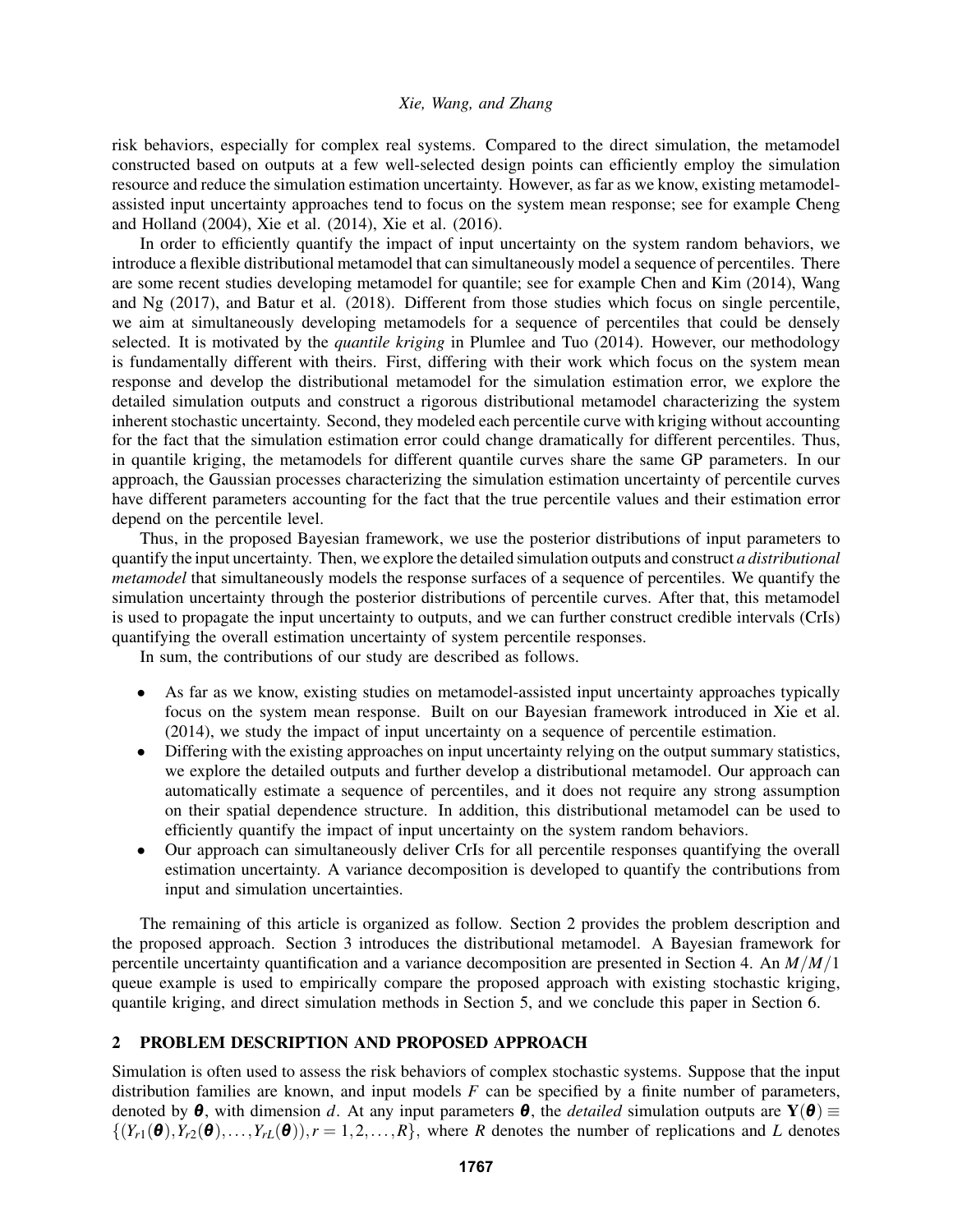the runlength. For example, in the raw materials inventory control,  $F$  is the distribution of demand, and  $Y_{ri}$ is the overall cost occurring in the *j*-th ordering time period, including procurement, holding and shortage penalty costs.

*In this paper, we focus on quantifying the impact of input uncertainty on the system steady-state random behaviors characterized by a sequence of percentiles.* At the underlying "correct" input models, denoted by  $F^c$  specified by parameters  $\theta^c$ , let  $Y(\theta^c)$  represent the detailed system output with the distribution, denoted by  $G_{Y(\theta^c)}$ . We are interested in the random behaviors quantified by a sequence of percentiles, denoted by  $\mathbf{q}^c(\mathbf{\theta}^c) \equiv (q^c_{\alpha_1}(\mathbf{\theta}^c), q^c_{\alpha_2}(\mathbf{\theta}^c), \dots, q^c_{\alpha_\gamma}(\mathbf{\theta}^c))$  with

$$
q_{\alpha_{\ell}}^{c}(\boldsymbol{\theta}^{c}) \equiv \sup\{q \in \mathfrak{R} : G_{Y(\boldsymbol{\theta}^{c})}(q) \leq \alpha_{\ell}\},
$$

for  $\ell = 1,2,\ldots,\gamma$ , where  $\gamma$  denotes a positive integer and  $0 < \alpha_1 < \alpha_2 < \ldots < \alpha_{\gamma} < 1$  represents the corresponding probabilities. Thus, we want to estimate the sequence of percentiles  $q^c(\theta^c)$ . To precisely estimate the random behaviors of the detailed output  $Y(\theta^c)$ , the value of  $\gamma$  could be large. Notice when we consider other system performance measure that is a function of percentiles, the selection of probabilities,  $\alpha = (\alpha_1, \dots, \alpha_\gamma)$ , could depend on the measure of interests. For example, for the mean response, we could have  $\alpha$  evenly covering the range (0,1). If we consider CVaR<sub>β</sub> with the right tail probability to be  $\beta$ , the probabilities  $\alpha$  could be uniformly distributed on the range  $(1-\beta,1)$ .

The simulation outputs depend on the choice of input models. Suppose that the unknown input parameters  $\boldsymbol{\theta}^c$  are estimated by  $m$  real-world data, denoted by  $\mathbf{X}_m^{(0)}\equiv\{X_1^{(0)}\}$  $\binom{(0)}{1}, X_2^{(0)}$  $\{X_2^{(0)}, \ldots, X_m^{(0)}\}$ , with  $X_i^{(0)}$ *i <sup>i</sup>*.*i*.*d*. ∼ *F c* for  $i = 1, 2, \ldots, m$ . The input model estimation uncertainty is quantified by the posterior,

$$
p(\boldsymbol{\theta}|\mathbf{X}_m^{(0)}) \propto p(\boldsymbol{\theta})p(\mathbf{X}_m^{(0)}|\boldsymbol{\theta}),
$$

where  $p(\theta)$  represents the prior distribution and  $p(\mathbf{X}_m^{(0)}|\theta)$  represents the likelihood of real-world data. Then, we generate *B* posterior samples of input parameters, denoted by  $\tilde{\boldsymbol{\theta}}^{(b)}$  for  $b = 1, 2, ..., B$ , to quantify the input model estimation uncertainty. In this paper, we use  $\widetilde{\cdot}$  to represent posterior samples. The posterior samples  $\{q^c(\tilde{\theta}^{(1)}), q^c(\tilde{\theta}^{(2)}),..., q^c(\tilde{\theta}^{(B)})\}$  can quantify the impact of input uncertainty on the percentile responses. Let  $Q_{\alpha_\ell,b} = q_{\alpha_\ell}^c(\boldsymbol{\theta}^{(b)})$ . Thus, if the true percentile response surface  $q_{\alpha_\ell}^c(\cdot)$  is known, we can construct a (1−ξ )% two-sided *fidelity percentile credible interval* (CrI)

$$
\operatorname{Crl}_{\alpha_{\ell}}^0 = [\mathcal{Q}_{\alpha_{\ell},(\lceil (\xi/2)B \rceil)}, \mathcal{Q}_{\alpha_{\ell},(\lceil (1-\xi/2)B \rceil)}], \tag{1}
$$

where  $Q_{\alpha_{\ell},(1)} \leq Q_{\alpha_{\ell},(2)} \leq \ldots \leq Q_{\alpha_{\ell},(B)}$  are order statistics of  $Q_{\alpha_{\ell},b}$  with  $b = 1,2,\ldots,B$ .

However, the percentile response  $q_{\alpha}^c(\cdot)$  is unknown and estimated by simulation. At any given input parameters  $\theta$ , we run simulations and explore the *detailed* outputs collected from all *R* replications,

$$
\mathscr{Y}(\boldsymbol{\theta}) \equiv \{\mathscr{Y}_1(\boldsymbol{\theta}), \mathscr{Y}_2(\boldsymbol{\theta}), \ldots, \mathscr{Y}_{RL}(\boldsymbol{\theta})\} = \{Y_{r1}(\boldsymbol{\theta}), \ldots, Y_{rL}(\boldsymbol{\theta}) \text{ with } r = 1, 2, \ldots, R\},\
$$

to efficiently employ the simulation resource and reduce the percentile estimation error. The order statistics of detailed outputs is considered

$$
\widehat{q}_{\alpha_{\ell}}(\boldsymbol{\theta}) = \mathscr{Y}_{\left(\lceil R L \cdot \alpha_{\ell} \rceil\right)}(\boldsymbol{\theta}),\tag{2}
$$

for  $\ell = 1,2,\ldots,\gamma$ , where  $\mathscr{Y}_{(1)}(\mathbf{\Theta}) \leq \mathscr{Y}_{(2)}(\mathbf{\Theta}) \leq \ldots \leq \mathscr{Y}_{(RL)}(\mathbf{\Theta})$ . Our study indicates that it has better performance than the classical approach where the percentile estimate is built on the summary statistics of simulation outputs

$$
\widehat{q}_{\alpha_{\ell}}^{S}(\boldsymbol{\theta}) = \frac{1}{R} \sum_{r=1}^{R} Y_{r,([L \cdot \alpha_{\ell}])}(\boldsymbol{\theta}), \tag{3}
$$

where  $Y_{r,(L \cap \{L \cap \mathcal{A}_\ell\}}(\mathbf{\Theta})$  is the  $\alpha_\ell$ -th order statistics of  $Y_{rj}$  for  $j = 1,\ldots,L$  with  $Y_{r,(1)}(\mathbf{\Theta}) \leq Y_{r,(2)}(\mathbf{\Theta}) \leq Y_{r,(L)}(\mathbf{\Theta})$ .

To construct precise percentile CrIs quantifying the impact of input uncertainty, the number of posterior samples, *B*, is large. For complex stochastic systems, it could be computationally prohibitive to precisely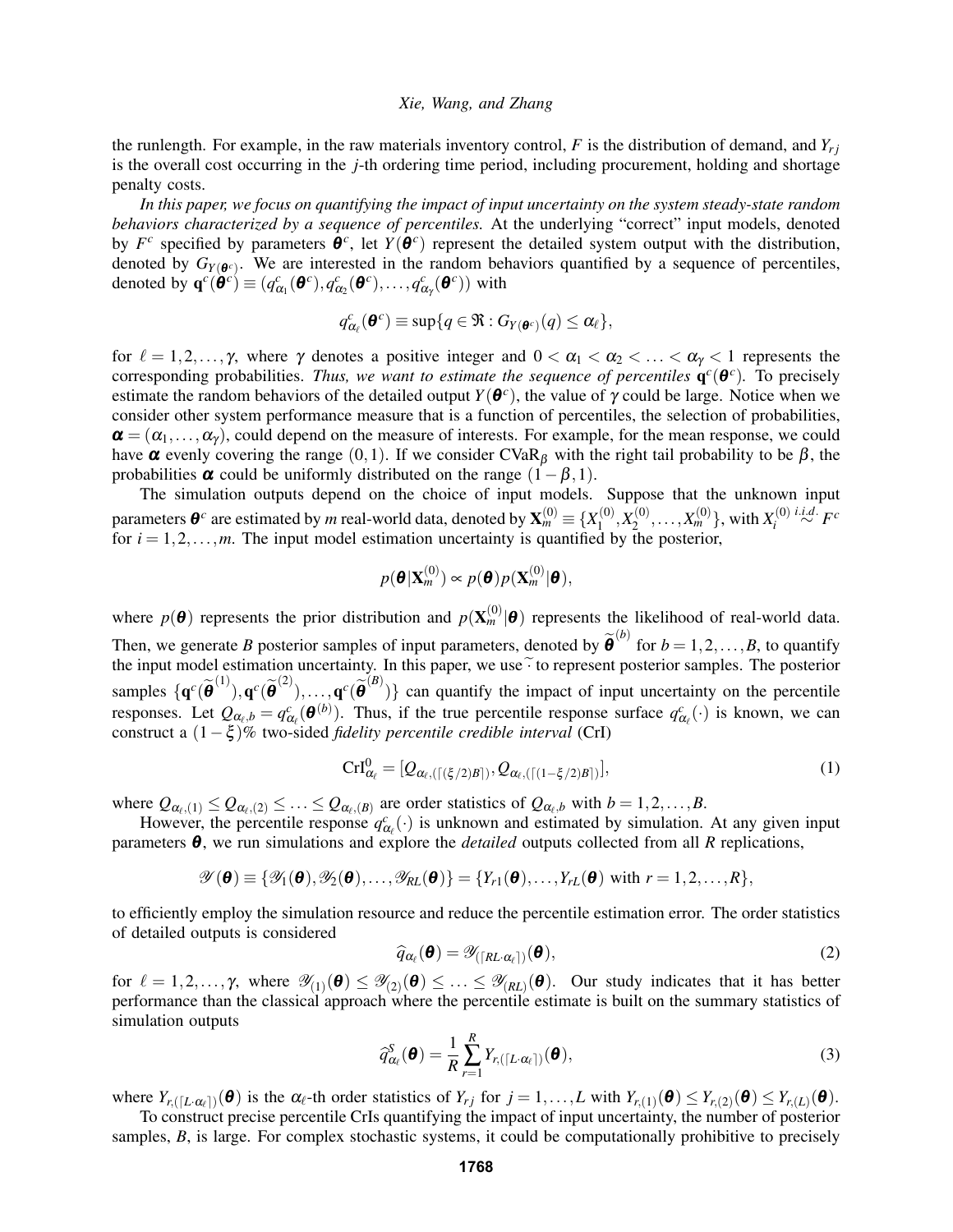estimate  $\mathbf{q}^c(\widetilde{\boldsymbol{\theta}}^{(b)})$  for  $b = 1, 2, ..., B$  since each simulation run could be computationally expensive. Given a finite simulation budget, denoted by *C*, when the direct simulation is used to propagate the input uncertainty to the output, the number of replications allocated to each sample of input models is very limited, which could lead to high simulation estimation uncertainty, especially for extreme percentiles.

Built on the Bayesian framework introduced in Xie et al. (2014), to efficiently estimate the impact of input uncertainty on the system risk behaviors and reduce the simulation estimation uncertainty, in this paper, *we introduce a distributional metamodel that models the output distribution*  $G_{Y(\theta)}$  *as a functional of input parameters* **θ**. It simultaneously estimates the percentile curves  $q(\theta) = (q_{\alpha_1}(\theta), q_{\alpha_2}(\theta), \dots, q_{\alpha_\gamma}(\theta))$ with the simulation uncertainty quantified by the posterior distributions of percentile response surfaces. Specifically, given the *detailed* simulation output data, denoted by  $\mathcal{Y}_{\mathcal{D}}$ , the posterior distribution of  $q_{\alpha_{\ell}}(\cdot)$ is modeled by the GP, denoted by  $M_{\alpha_{\ell}}(\cdot)$ , for  $\ell = 1, 2, ..., \gamma$ , where  $\mathscr D$  denotes the design of experiments. Since the percentiles,  $q_{\alpha_1}(\theta), q_{\alpha_2}(\theta), \ldots, q_{\alpha_\gamma}(\theta)$ , typically increase and decrease simultaneously, we model the sequence of percentile curves,  $\mathbf{M}(\cdot) \equiv (M_{\alpha_1}(\cdot), M_{\alpha_2}(\cdot), \dots, M_{\alpha_{\gamma}}(\cdot)),$  together.

Notice that different from Batur et al. (2018) and Chen and Kim (2014), which focus on single percentile, in our framework, we simultaneously build metamodels for all possible percentiles that could be densely selected. Since all the percentiles depend on the same output data, the corresponding estimators are dependent. Modeling each single percentile curve separately would be inefficient if we ignore this dependence. In addition, it could be challenging to correctly model the dependence between different percentile curves over the design space if we follow the traditional approaches and construct different GP metamodels for percentile curves; see the detailed description in Chen et al. (2013) and Zhou et al. (2011). Our approach can automatically avoid this issue.

Therefore, given the real-world input data  $X_m^{(0)}$  and the simulation outputs  $\mathscr{Y}_{\mathscr{D}}$ , the posterior distributions of the compound random variables  $M(\Theta)$  can quantify the overall estimation uncertainty of  $q^c(\theta^c)$ , where  $\Theta$ denotes a random vector following the distribution  $p(\bm{\theta}|\mathbf{X}_m^{(0)}),$  and  $\mathbf{M}(\cdot)$  denoting a multivariate GP quantifies the simulation uncertainty for percentile curves  $q(.)$ . Then, through the hierarchical sampling procedure, we construct the CrIs quantifying the overall estimation uncertainty for  $q^c(\theta^c)$  and further develop a variance decomposition to estimate the relative contributions from input and simulation uncertainties.

#### 3 DISTRIBUTIONAL METAMODEL

In this section, we introduce a distributional metamodel to simultaneously model a sequence of percentile curves. As the input parameters are close to each other, the percentile responses tend to be similar. Suppose that the underlying percentile curve  $q_{\alpha_\ell}^c(\cdot)$  is a realization of GP. Then, the simulation percentile estimator in Equation (2) can be written as

$$
\widehat{q}_{\alpha_{\ell}}(\boldsymbol{\theta}) = \mu_{\alpha_{\ell}} + W_{\alpha_{\ell}}(\boldsymbol{\theta}) + \varepsilon_{\alpha_{\ell}}(\boldsymbol{\theta}),
$$

for  $\ell = 1,2,\ldots,\gamma$ , where  $\mu_{\alpha_{\ell}}$  is a constant global trend (it can be replaced by a more general trend term  $f(\theta)^\top \mu_{\alpha_\ell}$  and  $W_{\alpha_\ell}(\theta)$  is a zero-mean GP modeling the spatial dependence of the percentile curve  $q_{\alpha_\ell}(\theta)$ . The GP,  $M_{\alpha_{\ell}}(\mathbf{\theta}) \equiv \mu_{\alpha_{\ell}} + W_{\alpha_{\ell}}(\mathbf{\theta})$ , characterizes the uncertainty of our belief on the unknown percentile curve  $q_{\alpha_\ell}^c(\boldsymbol{\theta})$ , and  $\varepsilon_{\alpha_\ell}(\boldsymbol{\theta}) \sim \mathcal{N}(0, \sigma_{\alpha_\ell}^2(\boldsymbol{\theta}))$  models the simulation estimation error.

Since the percentile curves with different probabilities typically increase or decrease simultaneously, we model the spatial dependence of percentile curves as

$$
Cov[M_{\alpha_{\ell}}(\boldsymbol{\theta}_1), M_{\alpha_{\ell}}(\boldsymbol{\theta}_2)] = \tau_{\alpha_{\ell}}^2 Cov[Z(\boldsymbol{\theta}_1), Z(\boldsymbol{\theta}_2)],
$$

where  $Z(\theta)$  represents a zero-mean GP with variance equal to one. Thus, the percentile curves share the same correlation parameters. In the empirical study, we use the Gaussian correlation function,  $\text{Cor}[Z(\theta_1), Z(\theta_2)] =$  $e^{-\sum_{h=1}^d \phi_h(\theta_{1h}-\theta_{2h})^2}$ , where  $\boldsymbol{\phi} = (\phi_1,\ldots,\phi_d)$  denotes the correlation parameters.

The GP metamodel parameters  $\mu_{\alpha_\ell}, \tau_{\alpha_\ell}^2$  and  $\sigma_{\alpha_\ell}^2(\theta)$  depend on the percentile curve. The spatial variance  $\tau_{\alpha_\ell}^2$  and the simulation estimation variance  $\sigma_{\alpha_\ell}^2(\theta)$  tend to be larger for more extreme percentiles. Suppose that  $\sigma_{\alpha}^2(\boldsymbol{\theta})$  is separable on  $\alpha$  and  $\boldsymbol{\theta}$ , i.e.,  $\sigma_{\alpha}^2(\boldsymbol{\theta}) = \sigma^2(\alpha) \cdot \sigma^2(\boldsymbol{\theta})$ .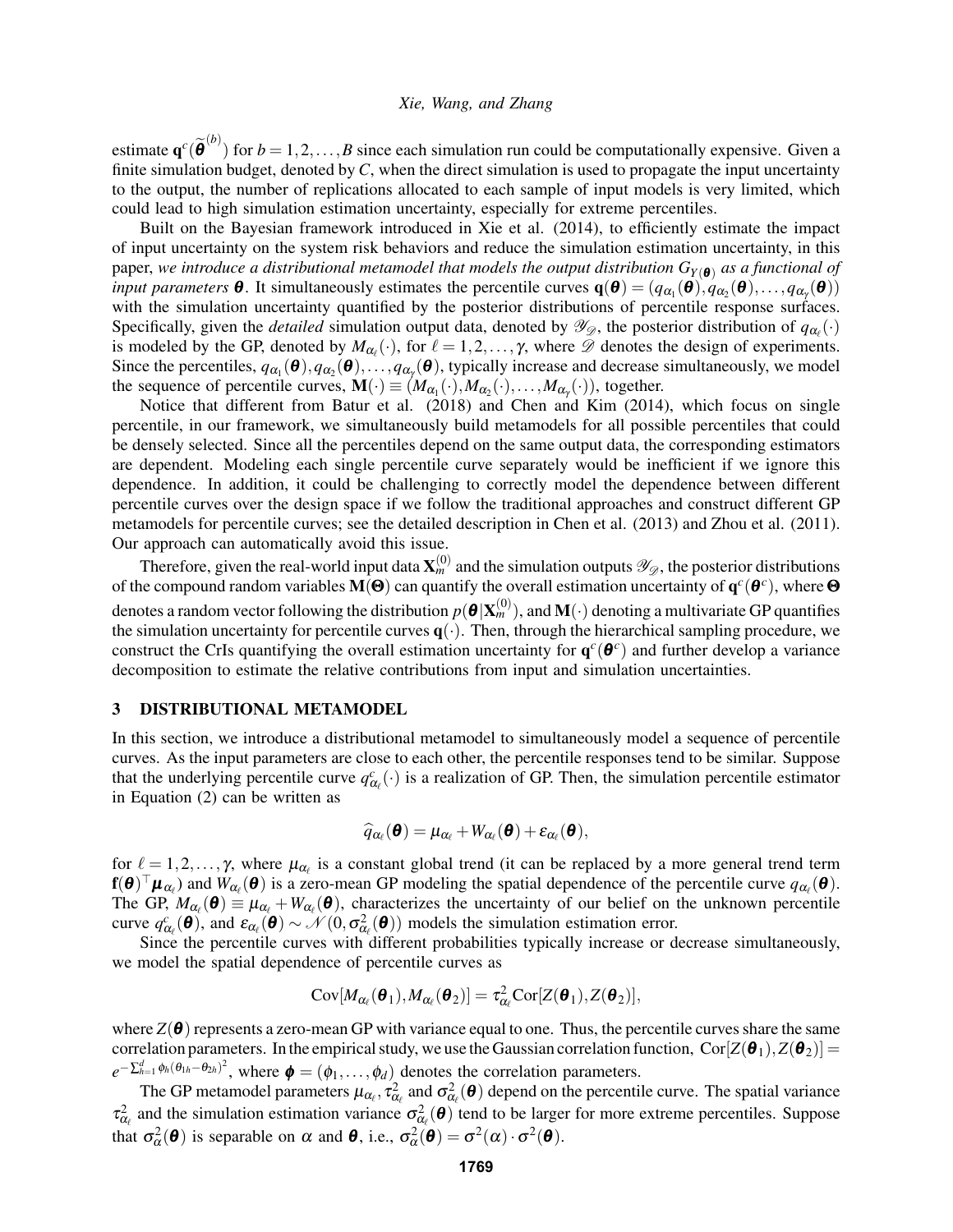To reduce the estimation uncertainty about the percentile curves, we choose an experiment design  $\mathscr{D} \equiv \{(\boldsymbol{\theta}_k, n_k), k = 1, 2, \ldots, K\}$  to run simulations and collect detailed output observations, where  $(\boldsymbol{\theta}_k, n_k)$ denotes the location and the number of replications at the *k*-th design point. Then, the percentile estimates  $\hat{\mathbf{q}}_{\alpha_\ell}^{\mathcal{D}} \equiv (\hat{q}_{\alpha_\ell}(\boldsymbol{\theta}_1), \hat{q}_{\alpha_\ell}(\boldsymbol{\theta}_2), \dots, \hat{q}_{\alpha_\ell}(\boldsymbol{\theta}_K))^{\top}$  are obtained by using Equation (2) for  $\ell = 1, 2, \dots, \gamma$ . Without using the common random number across different design points, the variance of  $\hat{q}_{\alpha_i}^{\sigma}$  is represented by a<br> $(K, K)$  discovered water  $Q = \text{diag}(q) \cdot \hat{q}^2$  $(K \times K)$  diagonal matrix,  $\Omega_{\alpha_{\ell}} \equiv \text{diag} \{ \sigma_{\alpha_{\ell}}^2(\boldsymbol{\theta}_1), \sigma_{\alpha_{\ell}}^2(\boldsymbol{\theta}_2), \dots, \sigma_{\alpha_{\ell}}^2(\boldsymbol{\theta}_K) \}$ , where  $\sigma_{\alpha_{\ell}}^2(\boldsymbol{\theta}_k)$  for  $k = 1, 2, \dots, K$  is estimated by the bootstrap. Specifically, we draw with replacement from simulation output data  $\mathscr{Y}(\theta_k)$  to get the bootstrapped data, denoted by  $\mathscr{Y}^{(1)}(\theta_k)$  and calculate the percentile estimate by using Equation (2), denoted by  $\widehat{q}_{\alpha_\ell}^{(1)}$  $\alpha_{\ell}^{(1)}(\boldsymbol{\theta}_k)$ . By repeating this procedure for *B*<sub>0</sub> times, we get  $\hat{q}_{\alpha_{\ell}}^{(1)}$  $\overset{(1)}{\alpha_{\ell}}(\boldsymbol{\theta}_k), \overset{(2)}{q} \overset{(2)}{\alpha_{\ell}}$  $\hat{q}_{\alpha_{\ell}}^{(2)}(\boldsymbol{\theta}_k), \ldots, \hat{q}_{\alpha_{\ell}}^{(B_0)}(\boldsymbol{\theta}_k)$ . We plug the sample variance, denoted by  $\hat{\sigma}_{\alpha_{\ell}}^2(\boldsymbol{\theta}_k)$ , into  $\Omega_{\alpha_{\ell}}$  to obtain  $\hat{\Omega}_{\alpha_{\ell}}$ .<br>For any prodiction point  $\boldsymbol{\theta}_{\alpha_{\ell}}$  denote the  $(K \times 1)$  enotial covariance

For any prediction point  $\theta_0$ , denote the  $(K \times 1)$  spatial covariance vector between  $\theta_0$  and design points by  $\Sigma_{\alpha_{\ell}}(\theta_0,\cdot)$ , and denote the  $(K\times K)$  variance-covariance matrix between design points by  $\Sigma_{\alpha_{\ell}}$ for  $\ell = 1,2,\ldots, \gamma$ . Given the simulation outputs  $\mathscr{Y}_{\mathscr{D}}$ , the remaining uncertainty of the percentile response surface  $q_{\alpha_{\ell}}(\cdot)$  can be characterized by the updated GP, denoted by  $M_{\alpha}^p$  $G_{\alpha_{\ell}}^p(\boldsymbol{\theta}_0) \sim GP(m_{\alpha}^p)$  $_{\alpha_{\ell}}^{p}(\boldsymbol{\theta}_{0}),\lambda_{\alpha_{\ell}}^{2}(\boldsymbol{\theta}_{0})),$  with the mean

$$
m_{\alpha_{\ell}}^p(\boldsymbol{\theta}_0) = \widehat{\mu}_{\alpha_{\ell}} + \Sigma_{\alpha_{\ell}}(\boldsymbol{\theta}_0, \cdot) (\Sigma_{\alpha_{\ell}} + \Omega_{\alpha_{\ell}})^{-1} (\widehat{\mathbf{q}}_{\alpha_{\ell}}^{\mathscr{D}} - \widehat{\mu}_{\alpha_{\ell}} \cdot \mathbf{1}_K),
$$
\n(4)

and the corresponding variance

$$
\lambda_{\alpha_{\ell}}^2(\boldsymbol{\theta}_0) = \tau_{\alpha_{\ell}}^2 - \Sigma_{\alpha_{\ell}}(\boldsymbol{\theta}_0, \cdot)^{\top} (\Sigma_{\alpha_{\ell}} + \Omega_{\alpha_{\ell}})^{-1} \Sigma_{\alpha_{\ell}}(\boldsymbol{\theta}_0, \cdot) + \eta^{\top} [\mathbf{1}_K^{\top} (\Sigma_{\alpha_{\ell}} + \Omega_{\alpha_{\ell}})^{-1} \mathbf{1}_K]^{-1} \eta,
$$
(5)

where  $\hat{\mu}_{\alpha_\ell} = [\mathbf{1}_K^\top (\Sigma_{\alpha_\ell} + \Omega_{\alpha_\ell})^{-1} \mathbf{1}_K^\top]^{-1} \mathbf{1}_K^\top (\Sigma_{\alpha_\ell} + \Omega_{\alpha_\ell})^{-1} \hat{\mathbf{q}}_{\alpha_\ell}^{\varnothing}, \eta = 1 - \mathbf{1}_K^\top (\Sigma_{\alpha_\ell} + \Omega_{\alpha_\ell})^{-1} \Sigma_{\alpha_\ell}(\boldsymbol{\theta}_0, \cdot),$  and  $\mathbf{1}_K$  is a  $(K \times 1)$  vector with each element equa  $(K \times 1)$  vector with each element equal to one; see Ankenman et al. (2010) and Yi and Xie (2016).

We plug  $\Omega$  into Equations (4) and (5). Then, we need to estimate  $\phi$  and  $\tau_{\alpha_\ell}^2$  for  $\ell = 1, 2, ..., \gamma$ . Since we share the same  $\phi$  across different percentile curves, the cross-validation is used to estimate it. Specifically, according to Ankenman et al. (2010), for each percentile response surface, the log-likelihood function of  $(\mu_{\alpha_\ell}, \tau_{\alpha_\ell}^2, \phi)$  is given by,

$$
L(\mu_{\alpha_{\ell}}, \tau_{\alpha_{\ell}}^2, \boldsymbol{\phi}) = -\ln[(2\pi)^{K/2}] - \frac{1}{2}\ln[|\tau_{\alpha_{\ell}}^2 R(\boldsymbol{\phi}) + \Omega_{\alpha_{\ell}}|] -\frac{1}{2}(\widehat{\mathbf{q}}_{\alpha_{\ell}}^{\mathscr{D}} - \mu_{\alpha_{\ell}}\mathbf{1}_K)^{\top}[\tau_{\alpha_{\ell}}^2 R(\boldsymbol{\phi}) + \Omega_{\alpha_{\ell}}]^{-1}(\widehat{\mathbf{q}}_{\alpha_{\ell}}^{\mathscr{D}} - \mu_{\alpha_{\ell}}\mathbf{1}_K),
$$
(6)

where  $R(\phi)$  is the  $(K \times K)$  correlation matrix with the  $(k_1, k_2)$ -th entry to be Cor $[Z(\theta_{k_1}), Z(\theta_{k_2})]$  for  $k_1, k_2 \in \{1, 2, \dots, K\}$ . After taking partial derivatives with respect to  $\tau_{\alpha_\ell}^2$ , setting it to zero, and then plugging in  $\widehat{\mu}_{\alpha_\ell}$  and  $\Omega_{\alpha_\ell}$ , we can obtain

$$
\text{tr}[\check{\Lambda}_{\alpha_{\ell}}^{-1}R(\pmb{\phi})] = (\widehat{\mathbf{q}}_{\alpha_{\ell}}^{\mathscr{D}} - \widehat{\mu}_{\alpha_{\ell}}\mathbf{1}_{K})^{\top}\check{\Lambda}_{\alpha_{\ell}}^{-1}R(\pmb{\phi})\check{\Lambda}_{\alpha_{\ell}}^{-1}(\widehat{\mathbf{q}}_{\alpha_{\ell}}^{\mathscr{D}} - \widehat{\mu}_{\alpha_{\ell}}\mathbf{1}_{K}),
$$
(7)

where  $\tilde{\Lambda}_{\alpha_\ell} = \tau_{\alpha_\ell}^2 R(\phi) + \widehat{\Omega}_{\alpha_\ell}$ ; see the derivation in Appendix A. Thus, the spatial variance  $\tau_{\alpha_\ell}^2$  can be written as a function of  $\phi$  for  $\ell = 1, 2, ..., \gamma$ . Let  $\widehat{\Lambda}_{\alpha_{\ell}} = \widehat{\tau}_{\alpha_{\ell}}^2 R(\phi) + \widehat{\Omega}_{\alpha_{\ell}}$ . The leave-one-out cross-validation for each  $\alpha$ , and  $\theta$  can be quickly calculated using  $\alpha_{\ell}$  and  $\theta_i$  can be quickly calculated using,

$$
e_{\ell k} = \frac{(\widehat{\Lambda}_{\alpha_{\ell}}^{-1})_k}{(\widehat{\Lambda}_{\alpha_{\ell}}^{-1})_{kk}} (\widehat{\mathbf{q}}_{\alpha_{\ell}}^{\mathscr{D}} - \widehat{\mu}_{\alpha_{\ell}} \mathbf{1}_K),
$$

(see Plumlee and Tuo (2014)), where  $\left(\right)_{k}$  is the *k*-th row and  $\left(\right)_{kk}$  is the *k*-th diagonal element. Thus, we select correlation parameters as,

$$
\widehat{\boldsymbol{\phi}} = \arg \min \sum_{\ell=1}^{\gamma} \sum_{k=1}^{K} e_{\ell k}^2.
$$

The MLE estimate  $\hat{\tau}_{\alpha_\ell}^2$  can be computed through solving Equation (7) with  $\hat{\phi}$ . By plugging in  $\hat{\phi}$  and  $\hat{\tau}_{\alpha_\ell}^2$ <br>for  $\ell = 1, 2, \ldots$  with Equations (4) and (5), we can obtain the GP matemodel for  $\alpha$  ( for  $\ell = 1, 2, \ldots, \gamma$  into Equations (4) and (5), we can obtain the GP metamodel for  $q_{\alpha_{\ell}}(\cdot)$ .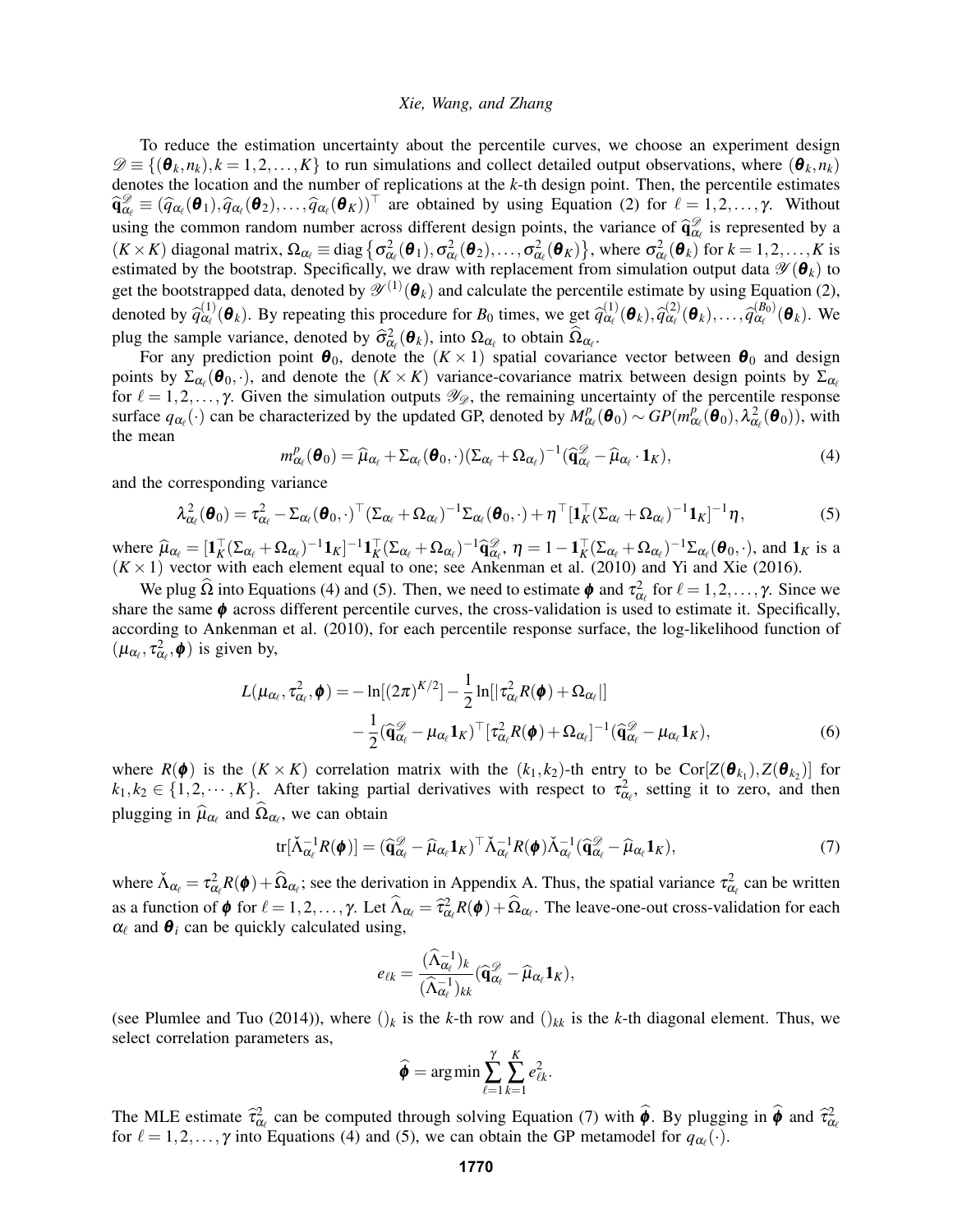# 4 UNCERTAINTY QUANTIFICATION FOR QUANTILE ESTIMATION

In this section, we propose a sampling procedure that can provide a *joint* posterior distribution of percentiles,  $\widetilde{\mathbf{Q}} = (\widetilde{\mathcal{Q}}_{\alpha_1}, \widetilde{\mathcal{Q}}_{\alpha_2}, \dots, \widetilde{\mathcal{Q}}_{\alpha_\gamma})$ , where  $\widetilde{\mathcal{Q}}_{\alpha_\ell} \equiv \widetilde{q}_{\alpha_\ell}(\widetilde{\boldsymbol{\theta}})$  with  $\widetilde{\boldsymbol{\theta}} \sim p(\boldsymbol{\theta} | \mathbf{X}_m^{(0)})$  and  $\widetilde{q}_{\alpha_\ell}(\cdot) \sim GP(m_\alpha^p)$  $P^p_{\alpha_\ell}(\cdot),\lambda^2_{\alpha_\ell}(\cdot))$  for  $\ell = 1, 2, \ldots, \gamma$ . It further delivers percentile CrIs accounting for the overall estimation uncertainty of  $q^c(\theta^c)$ . The main steps are shown as follows.

- 0. Provide the priors on input parameters  $\Theta$  and the distributional GP metamodel  $\mathbf{M}(\cdot)$ .
- 1. Find the smallest ellipsoid *E* that covers most likely random samples from the posterior distribution  $p(\boldsymbol{\theta} | \mathbf{X}_m^{(0)})$ . To obtain an experiment design  $\mathscr{D} = \{(\boldsymbol{\theta}_k, n_k), k = 1, 2, ..., K\}$ , use a Latin hypercube sample to generate *K* design points evenly covering the design space  $E$ , and assign equal replications to these points. See the detailed procedure in Barton et al. (2014).
- 2. Run simulations at the design points to obtain outputs  $\mathscr{Y}_{\mathscr{D}}$ . Construct the distributional metamodel of  $M_{\alpha}^p$  $C_{\alpha_{\ell}}^p(\boldsymbol{\theta})$  by using Equations (4) and (5).
- 3. For  $b = 1, 2, ..., B$ ,
	- (a) Generate a posterior samples of input parameters,  $\widetilde{\boldsymbol{\theta}}^{(b)} \sim p(\boldsymbol{\theta} | \mathbf{X}_m^{(0)})$ .
	- (b) Generate a sample  $(\tilde{q}_{\alpha_1}(\tilde{\boldsymbol{\theta}}^{(b)}), \tilde{q}_{\alpha_2}(\tilde{\boldsymbol{\theta}}^{(b)}),..., \tilde{q}_{\alpha_y}(\tilde{\boldsymbol{\theta}}^{(b)}))$  by using common random number to avoid the crossing issue of different percentiles. Specifically, first generate  $U^{(b)} \sim \text{Unif}(0,1)$ , and then use the inverse cumulative distribution function (CDF) to generate the  $\alpha_{\ell}$ -th percentile  $\widetilde{q}_{\alpha_{\ell}}(\widetilde{\boldsymbol{\theta}}^{(b)}) = \Phi^{-1}(U^{(b)}; \widetilde{\boldsymbol{\theta}}^{(b)}, \alpha_{\ell})$  with  $\ell = 1, 2, ..., \gamma$ , where  $\Phi^{-1}(\cdot; \widetilde{\boldsymbol{\theta}}^{(b)}, \alpha_{\ell})$  is the inverse CDF of  $\mathcal{N}(m_{\alpha}^p)$  $R^p_{\alpha_\ell}(\widetilde{\boldsymbol \theta}^{(b)}),\lambda^2_{\alpha_\ell}(\widetilde{\boldsymbol \theta}^{(b)})).$

End loop

4. Report the two-sided  $(1 - \xi)\%$  percentile CrI for  $q_{\alpha_\ell}^c(\theta^c)$  with  $\ell = 1, 2, ..., \gamma$ 

$$
\text{CrI}_{\alpha_{\ell}}^{DM} = [\widetilde{Q}_{\alpha_{\ell},(\lceil(\xi/2)B\rceil)}, \widetilde{Q}_{\alpha_{\ell},(\lceil(1-\xi/2)B\rceil)}],\tag{8}
$$

where the order statistics  $\widetilde{Q}_{\alpha_{\ell},(1)} \leq \widetilde{Q}_{\alpha_{\ell},(2)} \leq \ldots \leq \widetilde{Q}_{\alpha_{\ell},(B)}$  and  $\widetilde{Q}_{\alpha_{\ell},b} = \widetilde{q}_{\alpha_{\ell}}(\widetilde{\boldsymbol{\theta}}^{(b)})$  for  $b = 1,2,\ldots,B$ .

The CrI in Equation (8) constructed by using the distributional metamodel (DM) accounts for the overall uncertainty of  $q_{\alpha_\ell}^c(\theta^c)$  with  $\ell = 1, 2, ..., \gamma$ . We further conduct the variance decomposition to estimate the relative contributions from input and simulation uncertainties. Given  $X_m^{(0)}$  and  $\mathscr{Y}_{\mathscr{D}}$ , the total estimation uncertainty of  $\alpha_{\ell}$ -th percentile is,

$$
\operatorname{Var}\left[M_{\alpha_{\ell}}(\boldsymbol{\Theta})\left|\mathbf{X}_{m}^{(0)},\mathscr{Y}_{\mathscr{D}}\right.\right]=\operatorname{E}_{\boldsymbol{\Theta}}\left[\operatorname{Var}_{M_{\alpha_{\ell}}^{p}}(M_{\alpha_{\ell}}(\boldsymbol{\Theta})\mid\boldsymbol{\Theta})\left|\mathbf{X}_{m}^{(0)},\mathscr{Y}_{\mathscr{D}}\right.\right]+\operatorname{Var}_{\boldsymbol{\Theta}}\left[\operatorname{E}_{M_{\alpha_{\ell}}^{p}}(M_{\alpha_{\ell}}(\boldsymbol{\Theta})\mid\boldsymbol{\Theta})\left|\mathbf{X}_{m}^{(0)},\mathscr{Y}_{\mathscr{D}}\right.\right]
$$
\n
$$
=\operatorname{E}_{\boldsymbol{\Theta}}\left[\lambda_{\alpha_{\ell}}^{2}(\boldsymbol{\Theta})\left|\mathbf{X}_{m}^{(0)},\mathscr{Y}_{\mathscr{D}}\right.\right]+\operatorname{Var}_{\boldsymbol{\Theta}}\left[m_{\alpha_{\ell}}^{p}(\boldsymbol{\Theta})\left|\mathbf{X}_{m}^{(0)},\mathscr{Y}_{\mathscr{D}}\right.\right],\tag{9}
$$

where  $\sigma_M^2 \equiv E_{\Theta} \left[ \lambda_{\alpha_\ell}^2(\Theta) | X_m^{(0)}, \mathcal{Y}_{\mathcal{D}} \right]$  is a measure of simulation estimation uncertainty and  $\sigma_I^2 \equiv$ Var<sub>Θ</sub>  $\left[ m^p_α \right]$  $\left[\alpha_{\alpha}^{(0)}(0),\alpha_{\alpha}^{(0)},\gamma_{\alpha}\right]$  is a measure of input uncertainty. We can estimate  $\sigma_{M}^{2}$  by sample mean of  $\lambda_{\alpha_\ell}^2(\tilde{\theta}^{(b)})$  and estimate  $\sigma_l^2$  by sample variance  $m_\alpha^p$  $P_{\alpha_{\ell}}(\widetilde{\theta}^{(b)})$  as the following,

$$
\widehat{\sigma}_M^2 = \frac{1}{B} \sum_{b=1}^B \lambda_{\alpha_\ell}^2 (\widetilde{\boldsymbol{\theta}}^{(b)}) , \quad \widehat{\sigma}_I^2 = \frac{1}{B-1} \sum_{b=1}^B \left[ m_{\alpha_\ell}^p \left( \widetilde{\boldsymbol{\theta}}^{(b)} \right) - \bar{m}_{\alpha_\ell}^p \right]^2 ,
$$

where  $\bar{m}_{\alpha_\ell}^p = \sum_{b=1}^B m_\alpha^p$  $R_{\alpha_{\ell}}(\widetilde{\theta}^{(b)})/B$ . Since *B* is large, we could ignore the finite sampling estimation uncertainty.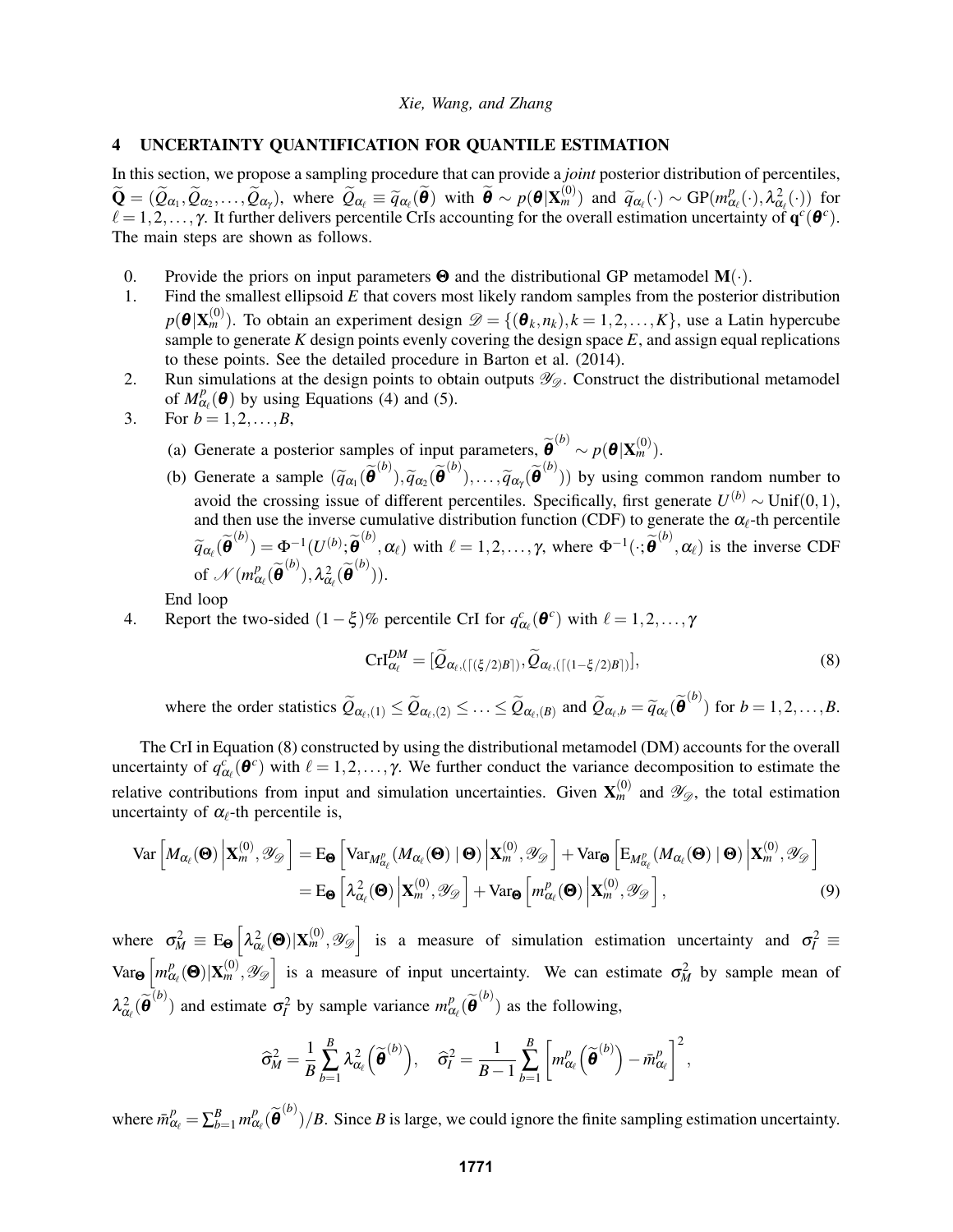### 5 EMPIRICAL STUDY

In this section, we first compare the performance of our distributional metamodel (DM) with the stochastic kriging (SK) introduced in Ankenman et al. (2010), quantile kriging (QK) introduced by Plumlee and Tuo (2014), and commonly used direct simulation for percentile prediction. Then, an  $M/M/1$  queue example is used to study the behaviors of our Bayesian framework for  $q^c(\theta^c)$  estimation uncertainty.

#### 5.1 Prediction of Percentile Response Surfaces

We are interested in the percentiles of time staying in an *M*/*M*/1 queue with arrival rate equal to one. The unknown input parameter is the utilization, denoted by  $\theta$ , varying in range  $I_{\theta} = [0.2, 0.95]$ . We consider the percentile curves,  $q_{\alpha_i}(\theta)$  with  $\ell = 1, 2, ..., \gamma$  and  $\gamma = 19$ , where  $(\alpha_1, \alpha_2, ..., \alpha_{19}) = (5\%, 10\%, ..., 95\%).$ Let the total simulation budget to be  $C = 1000$  replications, and let the runlength to be  $L = 30,100$  number of customers.

Given the same simulation budget, we compare the performance of our distributional metamodel (DM), stochastic kriging (SK), quantile kriging (QK), and direct simulation (DS), which is assessed by the percentile prediction at  $N_{test} = 500$  test points with  $\{\theta_k^{test}, k = 1, 2, ..., N_{test}\}\$ equally spaced on [0.2,0.95]. For the distributional metamodel, by following the "10*d* rule" (Jones et al. 1998), we select  $\mathcal{D} = \{(\theta_k, n_k), k = 1, 2, ..., k\}$  $1,2,\ldots,10\}$  with design points  $\{\theta_1,\ldots,\theta_{10}\}$  equally spaced on [0.2,0.95], and allocate the same replications at each design point,  $n_k = C/10 = 100$ . By following the procedure in Section 3, we construct the distributional GP for percentiles  $q_{\alpha_\ell}(\theta)$  with  $\ell = 1, 2, ..., \gamma$ . For SK, we use the same experiment design  $\mathcal{D}$ , and at each design point  $\theta_k$  for  $k = 1, 2, ..., 10$ , the percentile estimate  $\hat{q}_{\alpha_\ell}^s(\theta_k)$  in Equation (3) is based on the sample the summary order statistics of outputs. The estimation variance at each design point is  $\mathcal{S}_{\alpha}^S(\theta_k)$  in Equation (3) is based on variance of percentile estimation uncertainty over replications,  $\frac{1}{n_k(n_k-1)} \sum_{r=1}^{n_k} [Y_{r,([L \cdot \alpha_\ell])}(\theta_k) - \bar{Y}_{([L \cdot \alpha_\ell])}(\theta_k)]^2$ , where  $\bar{Y}_{([L \cdot \alpha_\ell])}(\theta_k) = \frac{1}{n_k} \sum_{r=1}^{n_k} Y_{r,([L \cdot \alpha_\ell])}(\theta_k)$ . Then, the SK metamodel introduced in Ankenman et al. (2010) is used to construct the metamodel of  $q_{\alpha_{\ell}}(\cdot)$ . In QK, we use the same percentile estimate as in SK. For the direct simulation, we equally allocate the simulation budget to all test points,  $n_k^{test} = C/N_{test} = 2$ .

Since the steady-state time staying in the *M*/*M*/1 system follows the exponential distribution with rate equal to service rate minus arrival rate, the true percentiles,  $q_{\alpha_\ell}^c(\theta)$  for  $\ell = 1,2,\ldots,\gamma$ , can be obtained directly. We evaluate the accuracy of estimated percentiles through integrated mean squared error (IMSE) at each percentile level  $\alpha_{\ell}$ ,

$$
\mathrm{IMSE}_{\alpha_\ell} = \int_{\theta \in I_{\boldsymbol{\theta}}} \mathrm{MSE}_{\alpha_\ell}(\theta) d\theta = \int_{\theta \in I_{\boldsymbol{\theta}}} \left( q^c_{\alpha_\ell}(\theta) - f_{\alpha_\ell}(\theta) \right)^2 d\theta,
$$

where  $f_{\alpha_{\ell}}(\cdot)$  is the predicted  $\alpha_{\ell}$  percentile responses from DM, SK, or DS. We can estimate IMSE,

$$
\begin{split} \overline{\text{IMSE}}_{\alpha_{\ell}} &= \frac{1}{W} \sum_{w=1}^{W} \left[ \int_{\theta \in I_{\theta}} \left( q^c_{\alpha_{\ell}}(\theta) - f^{(w)}_{\alpha_{\ell}}(\theta) \right)^2 d\theta \right] \\ &\approx \frac{1}{W} \sum_{w=1}^{W} \left\{ \sum_{k=2}^{N^{test}} \frac{\theta_{k}^{test} - \theta_{k-1}^{test}}{2} \left[ \left( q^c_{\alpha_{\ell}}(\theta_{k}^{test}) - f^{(w)}_{\alpha_{\ell}}(\theta_{k}^{test}) \right)^2 + \left( q^c_{\alpha_{\ell}}(\theta_{k-1}^{test}) - f^{(w)}_{\alpha_{\ell}}(\theta_{k-1}^{test}) \right)^2 \right] \right\}, \end{split}
$$

where  $f_{\alpha}^{(w)}$  $\alpha_{\ell}^{(w)}(\theta_k^{test})$  is the predicted  $\alpha_{\ell}$ -th percentile at  $\theta_k^{test}$  from the *w*-th micro-replication.

The results in Table 1 are obtained by using  $W = 200$  macro-replications. At any  $\theta$ , the underlying true output distribution,  $G_{Y(\theta)}$ , is exponential and the time staying in the  $M/M/1$  system increases dramatically as the utilization approaches one. The upper tail percentiles are much harder to estimate than lower tail, which explains the increasing trend in IMSE as percentile level  $\alpha_\ell$  increases as shown in Table 1. For most cases, the direct simulation performs worst, because given a tight simulation budget, each test point only has few simulation runs. The percentile estimates are very inaccurate, especially for extreme tail part. SK performs slightly better than QK since QK assumes equal estimation variance at different percentile levels, which does not hold. Compared to SK and QK, the distributional metamodel has dominant advantage at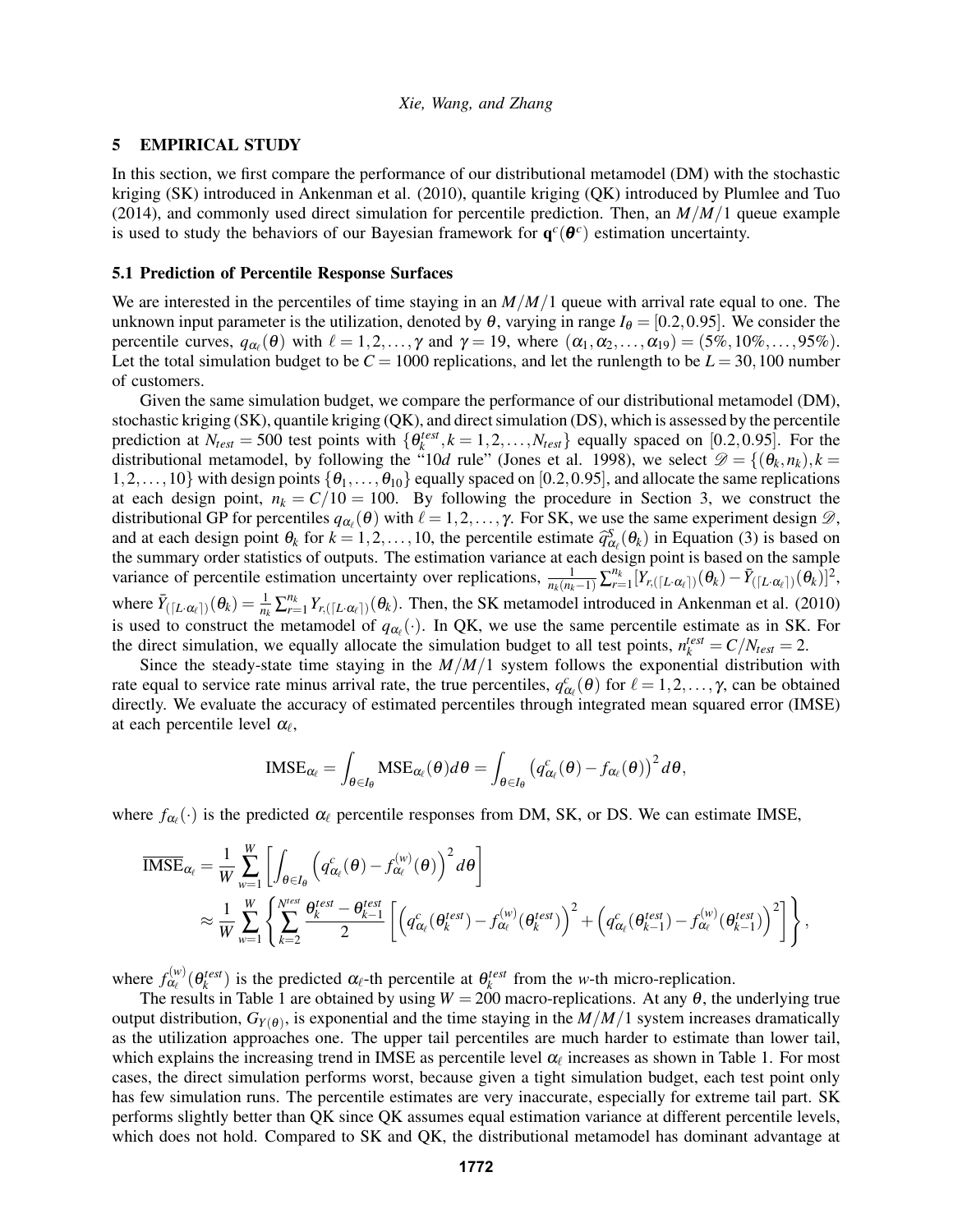| <b>IMSE</b>     |        |           | $L = 30$ |         | $L = 100$ |           |         |         |
|-----------------|--------|-----------|----------|---------|-----------|-----------|---------|---------|
| $\alpha_{\ell}$ | DM     | <b>SK</b> | QK       | DS      | DM        | <b>SK</b> | QK      | DS      |
| 5%              | 0.0019 | 0.3280    | 0.4583   | 5.5586  | 0.0007    | 0.0716    | 0.1917  | 2.9205  |
| 10%             | 0.0059 | 0.3786    | 0.4467   | 5.5506  | 0.0023    | 0.1048    | 0.2014  | 3.1700  |
| 15%             | 0.0121 | 0.3654    | 0.4060   | 5.4476  | 0.0047    | 0.1188    | 0.1961  | 3.3293  |
| 20%             | 0.0189 | 0.3211    | 0.3456   | 5.2898  | 0.0079    | 0.1173    | 0.1805  | 3.4331  |
| 25%             | 0.0262 | 0.2542    | 0.2760   | 5.0809  | 0.0119    | 0.1049    | 0.1590  | 3.4902  |
| 30%             | 0.0343 | 0.1789    | 0.2097   | 4.8414  | 0.0170    | 0.0850    | 0.1369  | 3.5207  |
| 35%             | 0.0432 | 0.1106    | 0.1596   | 4.5902  | 0.0233    | 0.0650    | 0.1214  | 3.5313  |
| 40%             | 0.0517 | 0.0644    | 0.1415   | 4.3357  | 0.0305    | 0.0515    | 0.1217  | 3.5189  |
| 45%             | 0.0602 | 0.0599    | 0.1778   | 4.1085  | 0.0388    | 0.0545    | 0.1510  | 3.5004  |
| 50%             | 0.0689 | 0.1278    | 0.2989   | 3.9146  | 0.0500    | 0.0933    | 0.2291  | 3.4894  |
| 55%             | 0.0837 | 0.3050    | 0.5485   | 3.8076  | 0.0652    | 0.1925    | 0.3858  | 3.5138  |
| 60%             | 0.1067 | 0.6535    | 0.9914   | 3.8253  | 0.0854    | 0.3866    | 0.6651  | 3.5984  |
| 65%             | 0.1420 | 1.2699    | 1.7317   | 4.0659  | 0.1194    | 0.7372    | 1.1380  | 3.8017  |
| 70%             | 0.2166 | 2.3109    | 2.9378   | 4.6564  | 0.1765    | 1.3556    | 1.9256  | 4.2143  |
| 75%             | 0.3502 | 4.0400    | 4.8978   | 5.8396  | 0.2794    | 2.4219    | 3.2425  | 4.9963  |
| 80%             | 0.6122 | 6.9670    | 8.1580   | 8.0972  | 0.4827    | 4.3100    | 5.5087  | 6.4962  |
| 85%             | 1.1789 | 12.2005   | 13.8975  | 12.4324 | 0.9131    | 7.8267    | 9.6573  | 9.4650  |
| 90%             | 2.5809 | 22.6219   | 25.2116  | 21.5785 | 1.9018    | 15.1947   | 18.2153 | 15.9533 |
| 95%             | 6.8904 | 49.5667   | 54.1472  | 46.2258 | 5.0069    | 35.4785   | 41.4324 | 34.5595 |

Table 1: IMSE of percentiles estimation of time staying in *M*/*M*/1 system.

most percentile levels, and this advantage becomes even more obvious when we have limited runlength, e.g.,  $L = 30$  case. One reason for the better performance is because the distributional metamodel automatically accounts for the dependence between different percentiles, which could improve the percentile curves estimation. Another reason is that we explore the detailed outputs which can achieve more accurate percentile estimation.

#### 5.2 Percentile Estimation Uncertainty Quantification

In this section, an *M*/*M*/1 queue is used to compare the performance of proposed Bayesian framework, the SK metamodel assisted approach, and direct simulation on the system risk performance estimation. We are interested in the percentile of time staying in the system, denoted by  $q^c(\theta^c)$ . The underlying arrival and service rates  $\boldsymbol{\theta}^c = (\theta_1^c, \theta_2^c) = (2, 2/0.7)$  are unknown, and they are estimated from finite real-world data  $\mathbf{X}_m^{(0)}$ . With the non-informative Gamma conjugate prior, the posterior is a Gamma distribution for both arrival or service rates, i.e.,  $p(\theta_h | \mathbf{X}_m^{(0)}) = \Gamma(m, \sum_{i=1}^m X_{hi}^{(0)})$  for  $h = 1, 2$ , where  $\{X_{hi}^{(0)} : i = 1, 2, ..., m\}$ represents the real-world data for inter-arrival or service times.

We compare the three different methods and construct the 95% two-sided percentile CrI for  $q_{\alpha_\ell}(\theta)$  with  $\ell = 1,2,\ldots, \gamma$ . For distributional- and SK metamodel-assisted approaches, by following Barton et al. (2014), we find the smallest ellipsoid design space *E* covering the 99% of posterior samples of input parameters, use Latin hypercube sample to generate  $K = 20$  design points evenly distributed in the ellipsoid, and assign equal replications to each point. Let the total simulation budget  $C = 1000$  replications, the runlength  $L = 30,100$  number of customers, and the size of real-world data  $m = 300$ .

Specifically, we generate  $B = 1000$  posterior samples  $\tilde{\boldsymbol{\theta}}^{(b)}$  for  $b = 1, 2, ..., B$ . For our approach, we follow the procedure provided in Section 4, and report the estimated 95% CrI (i.e.  $\xi = 0.05$ ). For the SK metamodel assisted approach, we use the same experiment design  $\mathscr{D}$ , calculate the percentile estimate  $\hat{q}_{\alpha_{\ell}}^S(\theta_k)$  and its variance at each design point  $\theta_k$ . Then, we construct the SK metamodel of  $q_{\alpha_{\ell}}$ , denoted by  $GP(\hat{m}_{\alpha}^p)$  $a_{\ell}^{p}(\cdot), \hat{\lambda}_{\alpha_{\ell}}^{2}(\cdot)$ ; see Ankenman et al. (2010) for the detailed information of SK. To avoid the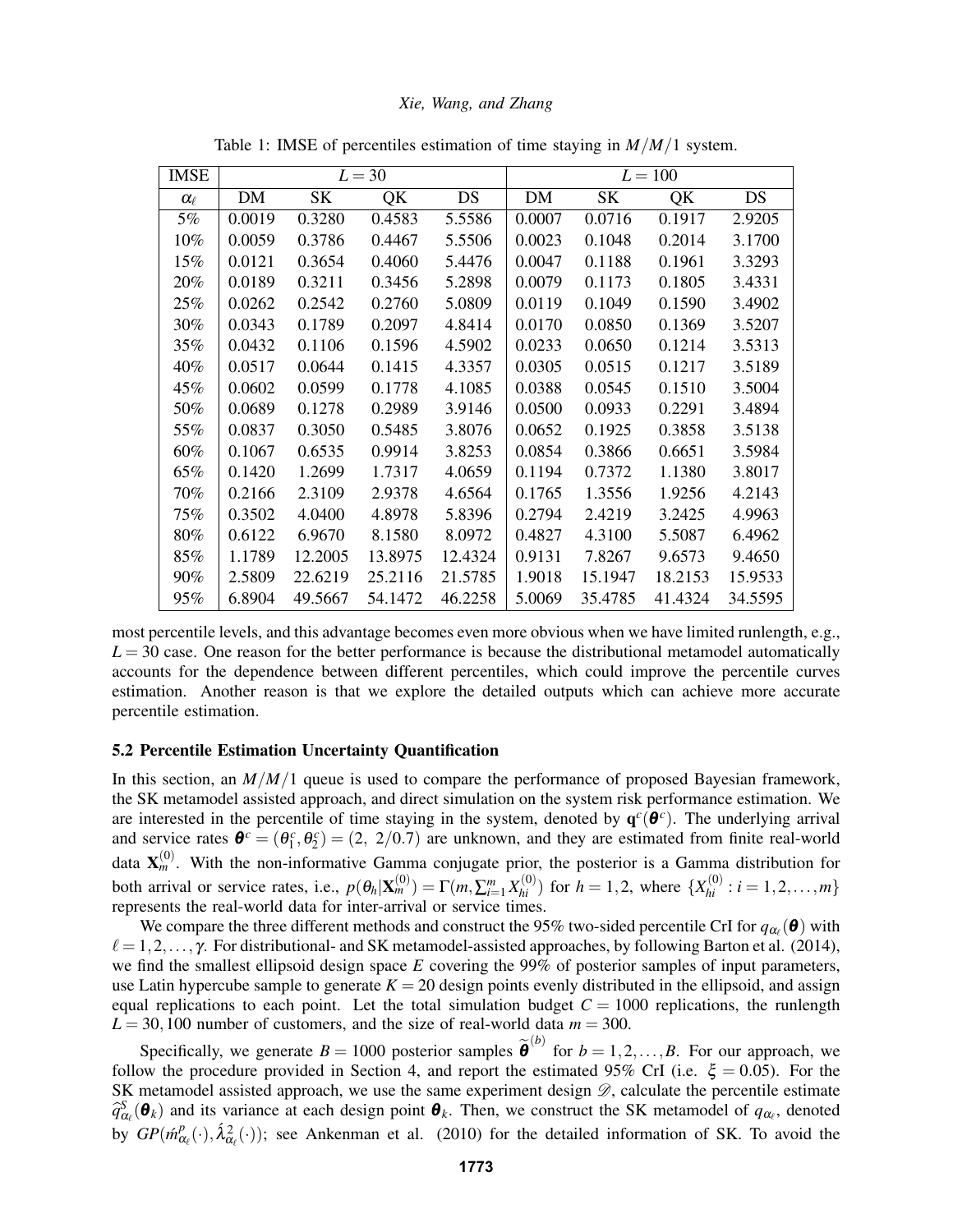percentiles crossing issue, following the same CRN approach described in Section 4, generate samples,  $\widetilde{Q}'_{\alpha_{\ell},b} = \widetilde{q}'_{\alpha_{\ell}}(\widetilde{\theta}^{(b)}) = \Phi'^{-1}(U^{(b)}; \widetilde{\theta}^{(b)}, \alpha_{\ell})$  with  $\ell = 1, 2, ..., \gamma$ , where  $\Phi'^{-1}(\cdot; \widetilde{\theta}^{(b)}, \alpha_{\ell})$  is the inverse CDF of  $\mathcal{N}(\hat{m}_{\alpha}^{p})$  $R^p_{\alpha_\ell}(\widetilde{\boldsymbol{\theta}}^{(b)}), \hat{\lambda}^2_{\alpha_\ell}(\widetilde{\boldsymbol{\theta}}^{(b)}))$ . Based on the order statistics  $\widetilde{Q}'_{\alpha_\ell,(1)} \leq \widetilde{Q}'_{\alpha_\ell,(2)} \leq \ldots \leq \widetilde{Q}'_{\alpha_\ell,(B)}$ , SK gives the two-sided  $(1 - \xi)\%$  percentile CrI for  $q_{\alpha_\ell}^c(\boldsymbol{\theta}^c)$  with  $\ell = 1, 2, ..., \gamma$ ,

$$
\operatorname{CrI}_{\alpha_{\ell}}^{SK} = [\widetilde{Q}'_{\alpha_{\ell},(\lceil (\xi/2)B \rceil)}, \widetilde{Q}'_{\alpha_{\ell},(\lceil (1-\xi/2)B \rceil)}]. \tag{10}
$$

For the direct simulation, we run stochastic simulation at each posterior sample  $\tilde{\theta}^{(b)}$ , and obtain the percentile estimate, denoted by  $\hat{Q}''_{\alpha_{\ell},b}$ , by using Equation (3), and report the CrI for  $q^c_{\alpha_{\ell}}(\boldsymbol{\theta}^c)$  with  $\ell = 1,2,\ldots,\gamma$ ,

$$
\operatorname{CrI}_{\alpha_{\ell}}^{DS} = [\widehat{Q}''_{\alpha_{\ell},(\lceil (\xi/2)B \rceil)}, \widehat{Q}''_{\alpha_{\ell},(\lceil (1-\xi/2)B \rceil)}], \tag{11}
$$

where  $\widehat{Q}''_{\alpha_{\ell},(1)} \leq \widehat{Q}''_{\alpha_{\ell},(2)} \leq \ldots \leq \widehat{Q}''_{\alpha_{\ell},(B)}$  are order statistics.

If the true percentile response surface  $q_{\alpha_{\ell}}^c(\cdot)$  is known, the fidelity or target CrI is

$$
\textrm{Crl}_{\alpha_\ell}^0=[\mathcal{Q}_{\alpha_\ell,(\lceil(\xi/2)B\rceil)},\mathcal{Q}_{\alpha_\ell,(\lceil(1-\xi/2)B\rceil)}].
$$

We compare the estimated CrI delivered by different approaches to this CrI. We first compute the mean absolute error of lower bound (LB MAE) and upper bound (UB MAE) associated with the CrI obtained from distributional metamodel,

$$
\text{MAE}_{LB}^{DM}(\alpha_{\ell}) = \frac{1}{W} \sum_{w=1}^{W} \left| Q_{\alpha_{\ell},(\lceil (\xi/2)B \rceil)}^{(w)} - \widetilde{Q}_{\alpha_{\ell},(\lceil (\xi/2)B \rceil)}^{(w)} \right|,
$$
\n
$$
\text{MAE}_{UB}^{DM}(\alpha_{\ell}) = \frac{1}{W} \sum_{w=1}^{W} \left| Q_{\alpha_{\ell},(\lceil (1-\xi/2)B \rceil)}^{(w)} - \widetilde{Q}_{\alpha_{\ell},(\lceil (1-\xi/2)B \rceil)}^{(w)} \right|,
$$
\n
$$
(12)
$$

where *w* indicating results from *w*-th micro-replication. In our empirical study, we use  $W = 200$  macroreplications. By replacing  $\widetilde{Q}_{\alpha_{\ell},\ell}^{(w)}$  $\widetilde{\alpha}_{\ell},(\lceil(\xi/2)B\rceil)$ ,  $\widetilde{{\cal Q}}_{\alpha_{\ell},(0)}^{(w)}$  $\alpha_{\ell, ([(1-\xi/2)B])}^{(w)}$  in (12) with  $\widetilde{Q}'^{(w)}_{\alpha_{\ell, (w)}}$  $\widetilde{\varrho}_{\alpha_\ell, ( \lceil (\xi/2) B \rceil )}^{\prime(w)}, \ \widetilde{\mathcal{Q}}_{\alpha_\ell, ( \prime)}^{\prime(w)}$  $\alpha_{\ell}, (\lceil (1-\xi/2)B \rceil)$  or  $\widehat {\mathcal Q}^{\prime\prime(w)}_{\alpha_\ell, (}$  $\hat{\omega}^{ \prime\prime (w)}_{\alpha_\ell, ( \lceil (\frac{\mathcal{E}}{2} / 2) B \rceil )}, \ \widehat{\mathcal{Q}}_{\alpha_\ell, ( \lceil \frac{\mathcal{W}}{2} \rceil )}^{ \prime\prime (w)}$  $\alpha_{\ell}^{(w)}$ ,([(1–ξ/2)*B*]), we can obtain corresponding lower bound and upper bound MAE for SK and DS methods respectively.

In addition, we consider the coverage probability of proposed CrI at each percentile level  $\alpha_{\ell}$ , given by  $P\left(q^c_{\alpha_\ell}(\mathbf{\Theta}) \in \mathrm{CrI}_{\alpha_\ell}^{\mathscr{M}}\right)$  with  $\mathbf{\Theta} \sim p(\mathbf{\Theta}|\mathbf{X}_m^{(0)}),$  where  $\mathscr{M} = DM, SK, DS$  implies CrI from different methods (8), (10) and (11), which can be estimated through,

$$
\widehat{\mathrm{P}}\left(q_{\alpha_{\ell}}^{c}(\widetilde{\boldsymbol{\Theta}})\in\mathrm{Crl}_{\alpha_{\ell}}^{\mathscr{M}}\right)=\frac{1}{B}\sum_{b=1}^{B}\mathbb{I}\left(q_{\alpha_{\ell}}^{c}(\widetilde{\boldsymbol{\theta}}^{(b)})\in\mathrm{Crl}_{\alpha_{\ell}}^{\mathscr{M}}\right),
$$

where  $\mathbb{I}(\cdot)$  is an indicator function. The CrI width  $| \text{CrI}_{\alpha_\ell}^{\mathcal{M}} |$  is also recorded for evaluating the sharpness of uncertainty quantification. We compute the average coverage probability and CrI width for each  $\alpha_\ell$ percentile obtained from 200 micro-replications as shown in Table 2.

In Table 2, we provide the MAE of estimated CrI lower bound, upper bound, coverage of CrI plus minus corresponding standard error, and the CrI width with standard deviation in parentheses. The direct simulation method has the worst performance. The CrI obtained by our approach has the coverage close to the nominal level 95%. The SK assisted approach tends to have under coverage, and this problem becomes worse at the tail part. Comparing with the SK metamodel assisted and direct simulation approaches, our framework has dominant better performance in most cases.

Our framework can deliver CrIs quantifying the overall uncertainty of percentile estimates. We can further estimate the relative contributions of input and simulation uncertainties. Given a fixed amount of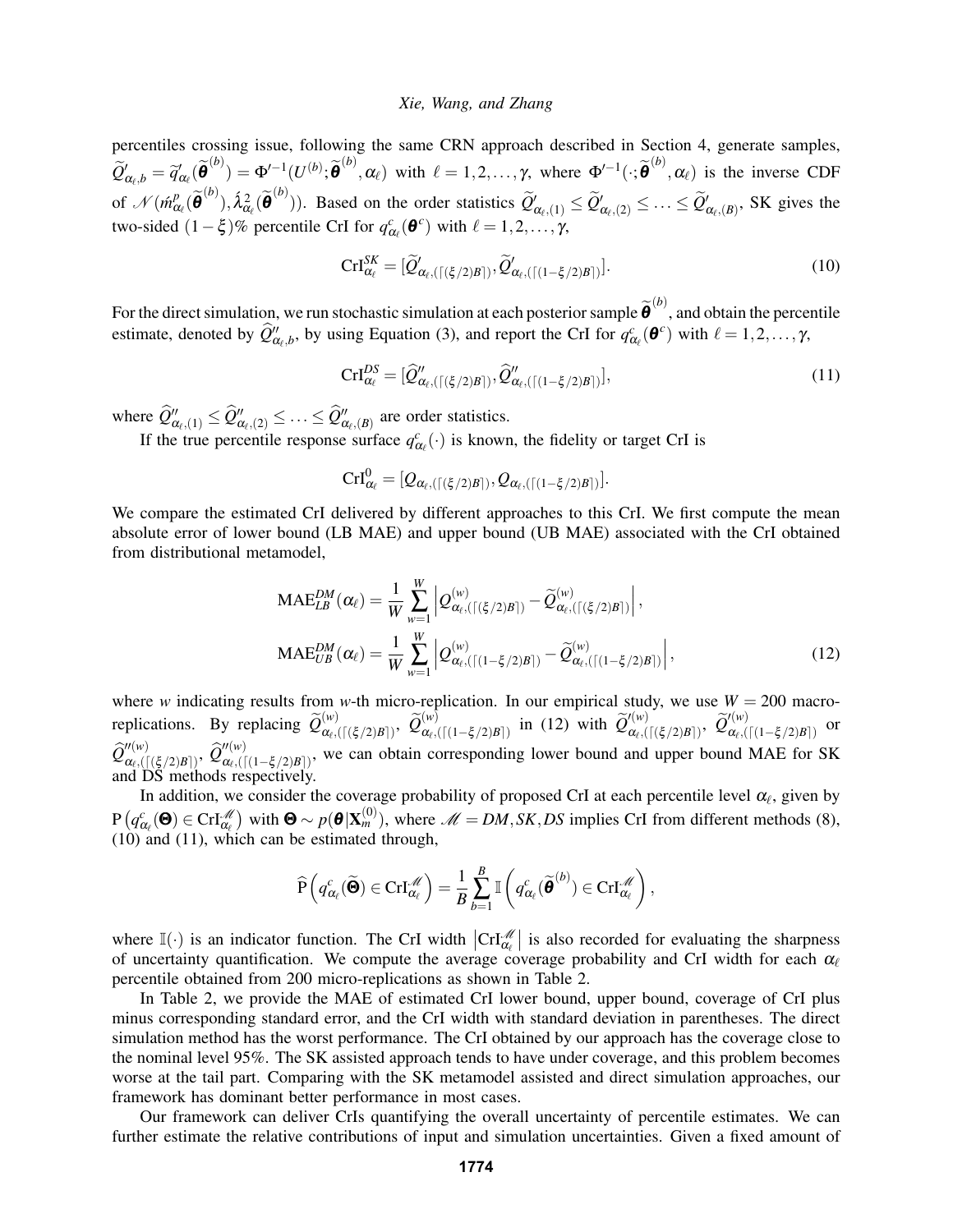| <b>CrI</b>      | Runlength = $30$  |                   |                   |              | Runlength $= 100$ |                   |                   |              |
|-----------------|-------------------|-------------------|-------------------|--------------|-------------------|-------------------|-------------------|--------------|
| DM              |                   |                   |                   |              |                   |                   |                   |              |
| $\alpha_{\ell}$ | LB MAE            | <b>UB MAE</b>     | Coverage          | CrI Width    | LB MAE            | <b>UB MAE</b>     | Coverage          | CrI Width    |
| 5%              | $0.002 \pm 0.000$ | $0.010 \pm 0.001$ | $0.959 \pm 0.002$ | 0.076(0.036) | $0.002 \pm 0.000$ | $0.009 \pm 0.001$ | $0.957 \pm 0.001$ | 0.076(0.044) |
| 25%             | $0.011 \pm 0.001$ | $0.049 \pm 0.004$ | $0.956 \pm 0.001$ | 0.408(0.188) | $0.008 \pm 0.001$ | $0.050 \pm 0.008$ | $0.955 \pm 0.001$ | 0.418(0.260) |
| 50%             | $0.028 \pm 0.002$ | $0.114 \pm 0.009$ | $0.956 \pm 0.001$ | 0.971(0.424) | $0.019 \pm 0.002$ | $0.104 \pm 0.014$ | $0.955 \pm 0.001$ | 0.993(0.562) |
| 75%             | $0.065 \pm 0.005$ | $0.234 \pm 0.019$ | $0.957 \pm 0.001$ | 1.906(0.798) | $0.043 \pm 0.003$ | $0.231 \pm 0.039$ | $0.955 \pm 0.001$ | 1.992(1.219) |
| 95%             | $0.215 \pm 0.015$ | $0.712 \pm 0.060$ | $0.959 \pm 0.002$ | 4.207(1.699) | $0.151 \pm 0.010$ | $0.572 \pm 0.061$ | $0.958 + 0.001$   | 4.319(2.288) |
| SK              |                   |                   |                   |              |                   |                   |                   |              |
| $\alpha_{\ell}$ | LB MAE            | <b>UB MAE</b>     | Coverage          | CrI Width    | LB MAE            | <b>UB MAE</b>     | Coverage          | CrI Width    |
| 5%              | $0.016 \pm 0.000$ | $0.151 \pm 0.008$ | $0.549 \pm 0.008$ | 0.202(0.130) | $0.004 \pm 0.000$ | $0.059 \pm 0.005$ | $0.900 + 0.002$   | 0.123(0.100) |
| 25%             | $0.023 \pm 0.001$ | $0.175 \pm 0.007$ | $0.904 \pm 0.003$ | 0.529(0.240) | $0.007 \pm 0.000$ | $0.106 \pm 0.008$ | $0.949 \pm 0.001$ | 0.487(0.281) |
| 50%             | $0.016 \pm 0.001$ | $0.081 \pm 0.006$ | $0.937 \pm 0.001$ | 0.851(0.320) | $0.012 \pm 0.001$ | $0.070 \pm 0.006$ | $0.946 \pm 0.001$ | 0.952(0.454) |
| 75%             | $0.107 + 0.003$   | $0.765 \pm 0.030$ | $0.862 \pm 0.002$ | 1.160(0.411) | $0.033 \pm 0.002$ | $0.415 \pm 0.025$ | $0.926 \pm 0.001$ | 1.481(0.595) |
| 95%             | $0.750 \pm 0.011$ | $3.290 \pm 0.098$ | $0.258 \pm 0.006$ | 1.390(0.459) | $0.362 \pm 0.009$ | $2.424 \pm 0.098$ | $0.716 \pm 0.004$ | 1.978(0.691) |
| <b>DS</b>       |                   |                   |                   |              |                   |                   |                   |              |
| $\alpha_{\ell}$ | LB MAE            | <b>UB MAE</b>     | Coverage          | CrI Width    | LB MAE            | <b>UB MAE</b>     | Coverage          | CrI Width    |
| 5%              | $0.025 \pm 0.000$ | $2.141 \pm 0.073$ | $1.000 \pm 0.000$ | 2.233(1.064) | $0.019 \pm 0.000$ | $0.479 \pm 0.036$ | $1.000 \pm 0.000$ | 0.567(0.535) |
| 25%             | $0.118 \pm 0.001$ | $2.567 \pm 0.065$ | $1.000 \pm 0.000$ | 3.063(1.086) | $0.072 \pm 0.001$ | $1.140 \pm 0.053$ | $1.000 \pm 0.000$ | 1.600(0.936) |
| 50%             | $0.275 \pm 0.003$ | $2.650 \pm 0.048$ | $1.000 \pm 0.000$ | 3.835(1.063) | $0.164 \pm 0.002$ | $1.717 \pm 0.052$ | $0.999 \pm 0.000$ | 2.816(1.176) |
| 75%             | $0.579 \pm 0.007$ | $2.147 \pm 0.027$ | $0.998 \pm 0.000$ | 4.544(1.040) | $0.360 \pm 0.005$ | $1.928 \pm 0.033$ | $0.998 \pm 0.000$ | 4.158(1.251) |
| 95%             | $1.461 \pm 0.016$ | $0.702 \pm 0.052$ | $0.970 \pm 0.001$ | 5.095(1.005) | $1.021 \pm 0.015$ | $0.865 \pm 0.049$ | $0.983 \pm 0.001$ | 5.423(1.227) |

Table 2: MAE of lower and upper bound, coverage and width of CrI for percentile responses from three methods under input uncertainty.

real-world data with  $m = 1000$ , the variance decomposition for four cases with  $L = 30,50$  and  $C = 300,800$ is provided in Figure 1. The solid line represents the CDF of  $q_{\alpha_\ell}^c(\mathbf{\Theta})$  with  $\mathbf{\Theta} \sim p(\mathbf{\Theta}|\mathbf{X}_m^{(0)})$ . The segments denote the CrIs for 10%,20%,...,90% percentiles obtained by our framework. The orange and blue proportions are corresponding variance contribution from input and simulation uncertainties. The overall uncertainty increases as the level of percentile  $(\alpha_\ell)$  increases. Given a fixed amount of real-world data, the overall estimation uncertainty and the proportion of simulation uncertainty decreases as either runlength or replications increases. As we increase the runlength to 50 and the total number of replications to 800, we can accurately estimate the impact of input uncertainty on the system random behaviors since the simulation estimation error only contributes about 5% of overall uncertainty, which indicates that the additional simulation runs are not needed.

## 6 CONCLUSIONS

We consider the system random behaviors characterized by a sequence of percentiles. We develop a Bayesian framework quantifying the overall estimation uncertainty of percentile responses. The input uncertainty is quantified by posterior distributions of input parameters. Further, a distributional metamodel is introduced to explore the detailed outputs and simultaneously model percentile response surfaces. It can efficiently propagate the input uncertainty to outputs. Our framework can deliver credible intervals of percentiles, and further quantify the relative contributions from input and simulation uncertainties. The empirical study demonstrates the our approach could efficiently utilize the simulation resource for system risk analysis.

# A APPENDICES

Here, we derive Equation (7). For the log-likelihood in (6), take the partial derivatives with respect to  $\tau_{\alpha_\ell}^2$ , and apply results (equations (22) and (23)) in Ankenman et al. (2010),

$$
\frac{\partial L(\mu_{\alpha_{\ell}}, \tau_{\alpha_{\ell}}^2, \pmb{\phi})}{\partial \tau_{\alpha_{\ell}}^2} = -\frac{1}{2} \text{tr} \left[ (\tau_{\alpha_{\ell}}^2 R(\pmb{\phi}) + \Omega_{\alpha_{\ell}})^{-1} R(\pmb{\phi}) \right] \n+ \frac{1}{2} (\widehat{\mathbf{q}}_{\alpha_{\ell}}^{\mathscr{D}} - \mu_{\alpha_{\ell}} \mathbf{1}_K)^{\top} [\tau_{\alpha_{\ell}}^2 R(\pmb{\phi}) + \Omega_{\alpha_{\ell}}]^{-1} R(\pmb{\phi}) [\tau_{\alpha_{\ell}}^2 R(\pmb{\phi}) + \Omega_{\alpha_{\ell}}]^{-1} (\widehat{\mathbf{q}}_{\alpha_{\ell}}^{\mathscr{D}} - \mu_{\alpha_{\ell}} \mathbf{1}_K).
$$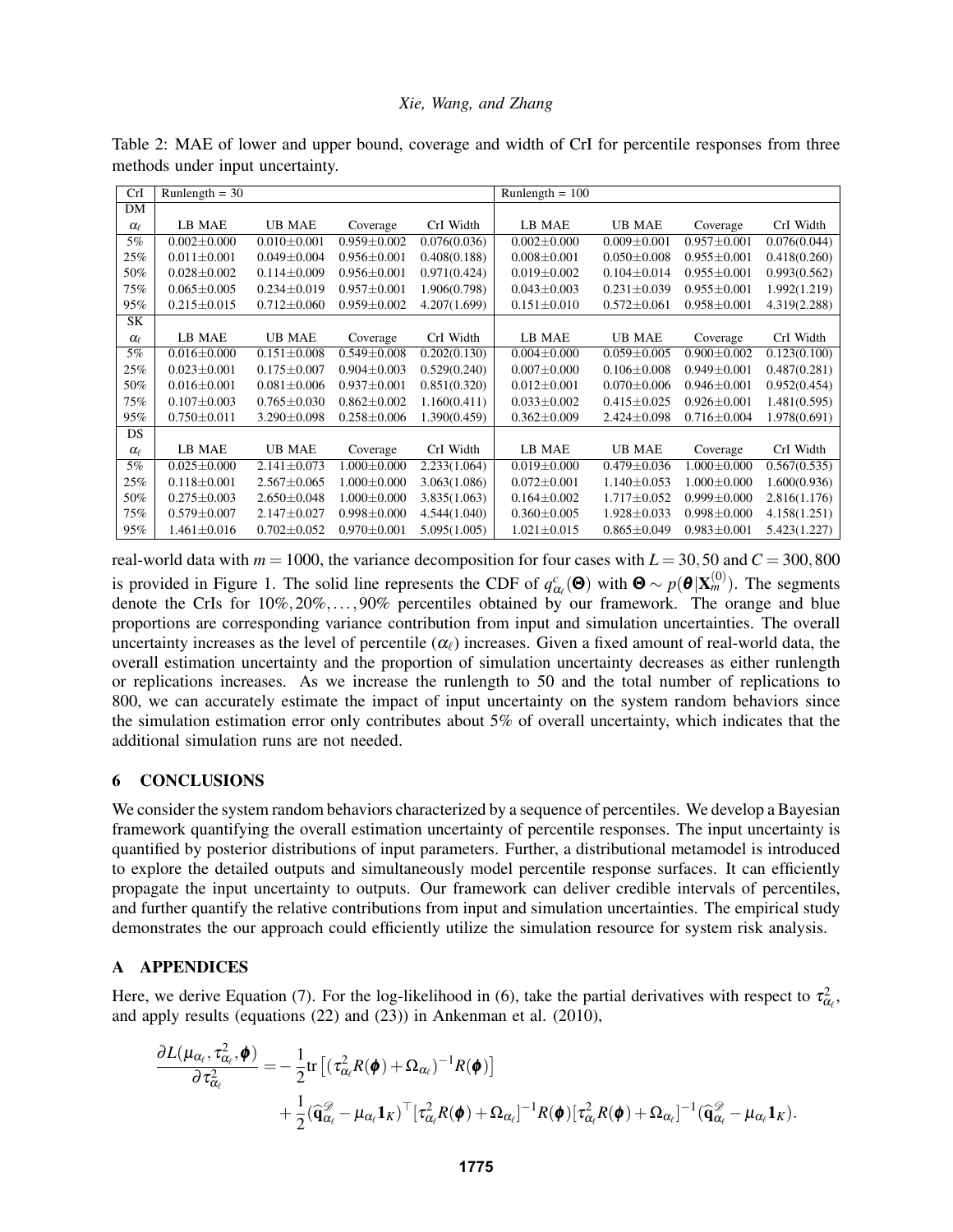

Figure 1: Variance decomposition for percentile responses of an  $M/M/1$  queue with utilization 0.7. Top-left panel:  $L = 30$  and  $C = 300$ ; top-right panel:  $L = 50$  and  $C = 300$ ; bottom-left panel:  $L = 30$  and  $C = 800$ ; bottom-right panel:  $L = 50$  and  $C = 800$ .

By setting the partial derivative to be zero and plugging in estimated  $\hat{\mu}_{\alpha_\ell}$  and  $\Omega_{\alpha_\ell}$ , Equation (7) follows.

## **REFERENCES**

Ankenman, B. E., B. L. Nelson, and J. Staum. 2010. "Stochastic Kriging for Simulation Metamodeling". *Operations Research* 58:371–382.

- Barton, R. R. 2012. "Tutorial: Input Uncertainty in Output Analysis". In *Proceedings of the 2012 Winter Simulation Conference*, edited by C. Laroque et al., 67–78. Piscataway, New Jersey: IEEE.
- Barton, R. R., B. L. Nelson, and W. Xie. 2014. "Quantifying Input Uncertainty via Simulation Confidence Intervals". *Informs Journal on Computing* 26:74–87.